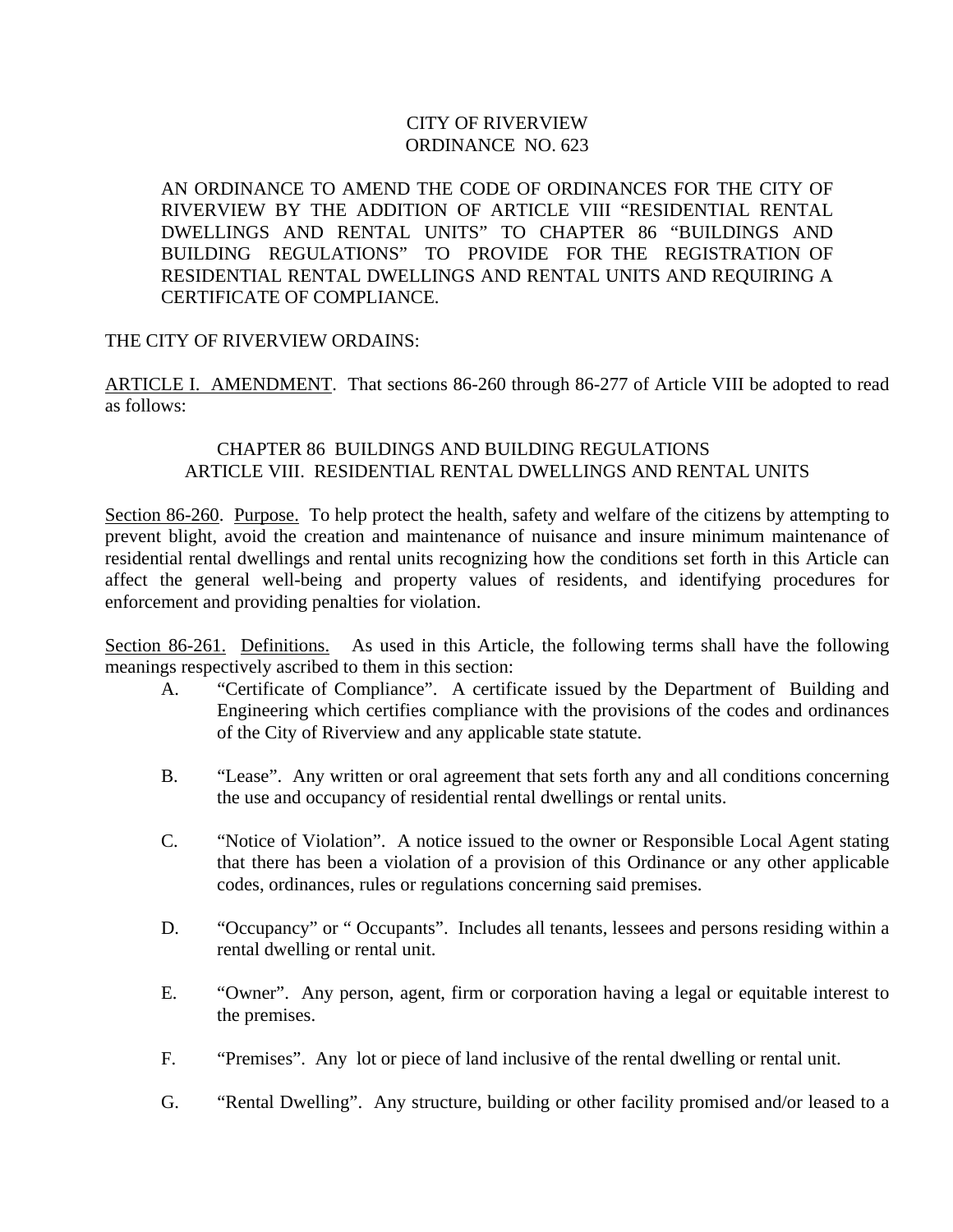residential tenant or tenants for use as a single family home, residence or sleeping unit or two family homes residences or sleeping units and is not owner occupied. This definition includes, but without limitation, multiple family dwellings, apartments units, boarding houses, rooming houses, hotels, motels, flats and rented or leased mobile home units. It specifically excludes housing cooperatives.

- H. "Multi-Rental Dwelling". Any rental dwelling containing three (3) or more rental units.
- I. "Multi-Rental Common Area". Area common to each group or rental units served by one (1) water meter, including, but not limited to mechanical rooms, storage rooms, exit facilities, recreational areas, parking lots, sidewalks and other public spaces within or connected to the building.
- J. "New Rental Dwelling". Any structure, building or other facility promised and/or leased to a residential tenant or tenants for use as a home, residence or sleeping unit which has never been occupied and excluding any addition or modification of an existing structure, this definition includes, but without limitation, multiple family dwellings, apartment units, boarding houses, rooming houses, hotels, motels, flats and rented or leased mobile home units.
- K. "Rental Unit". Any one area, room, structure, flat, apartment, mobile home unit or facility or a rental dwelling that is being leased or rented to only one tenant, group of tenants or family under one lease and is not owner occupied.

Section 86-262. Registration of Rental Dwelling and Units.The owner of any residential rental dwelling or rental unit shall register each rental dwelling with the City and shall designate a person, as defined in Section 86-265, as the Responsible Local Agent who shall be legally responsible for operating the registered rental dwelling or rental unit and shall also be responsible for providing access to such premises for making the inspections necessary to insure compliance with the terms of this Ordinance and all applicable Codes and Ordinances adopted by the City of Riverview and applicable state statutes. Each Responsible Local Agent shall maintain a current list of the number of occupants of each rental unit for which he/she is responsible, as defined in Section 86-263. A "Certificate of Compliance" shall not be issued if the registration provisions of this Ordinance are not complied with.

- A. A registry of owners and premises shall be maintained by the Building Department. Such registry will be kept as a public record and shall be available for public inspection.
- B. Any change in address of owner, agent or representative shall be noted in the registry within thirty (30) days of any change by said owner, agent or representative.
- C. If any rental dwelling is sold (including by land contract) in the City of Riverview, it shall be the obligation of the seller to notify the Building Department within fifteen (15) days of the sale. Seller shall provide the name and address of the purchaser, and the information shall be noted in the registry.
- D. Any person failing to register within fifteen (15) days of purchasing a rental dwelling with the Building Department as required by the section shall be charged an additional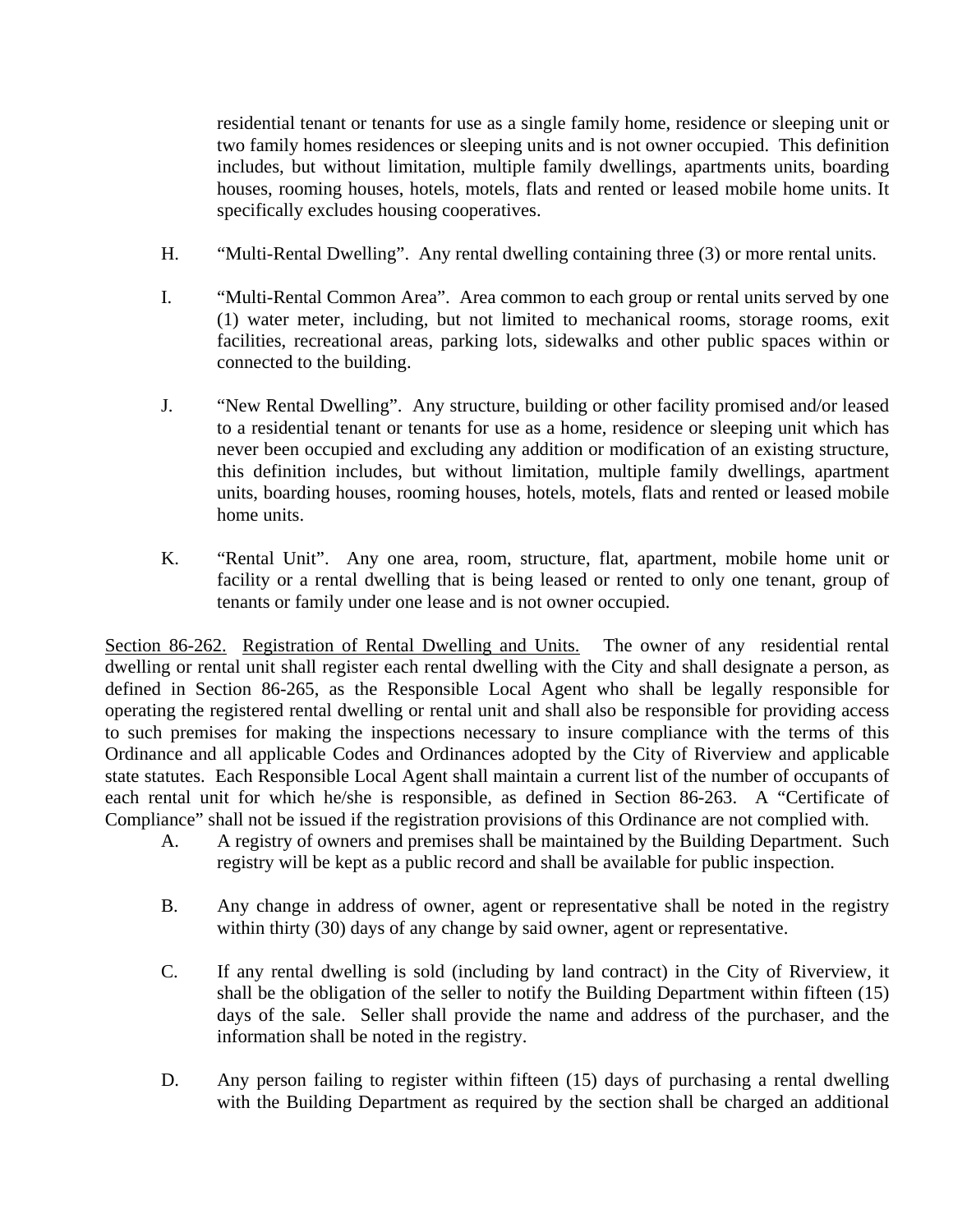Fifty (\$50.00) Dollars for each unregistered property. Said Fifty (\$50.00) Dollars will be payable at the time of registration. Failure to register notices shall be sent to the Riverview Police Department for legal processing.

## Section 86-263. Registration Forms and Fees.

- A. Application for registration shall be made in such form and in accordance with such instructions as may be provided by the Building Department and shall include at least the following information.
	- 1. The name and address of applicant.
	- 2. The names, addresses and telephone contact numbers of all owners of the rental dwelling(s).
	- 3. The name, local address and telephone number of any Responsible Local Agent designated.
	- 4. The number of rental units in each rental dwelling.
	- 5. The authorization appointing a responsible local agent signed by both the owner and the responsible local agent.
	- 6. It shall be the responsibility of the property owner to notify the Building Department of the name, address and apartment number, where applicable, for each rental dwelling and rental unit occupied.
- B. The fee of Fifty (\$50.00) Dollars for each rental dwelling registered and Fifteen (\$15.00) Dollars per rental unit contained herein shall be paid at the time of registration. No post office boxes will be accepted as a legal address. Upon registration, the Building Department shall inform applicants of Certificate of Compliance requirements.

Section 86-264. Registration Term and Renewal.Registration shall be made within ninety (90) days of the enactment of this Ordinance. The term of the registration shall be valid as long as the owner remains unchanged. In the event of a transfer of ownership, the registration and any Certificate of Compliance shall expire and no longer be valid. Any new owner shall register in accordance with Section 86-262, and make application for a Certificate of Compliance for each rental dwelling unit within fifteen (15) days of the date of transfer to a new owner.

Section 86-265. Responsible Local Agent. The responsible local agent shall be a person or representative of a corporation, partnership, firm, joint venture, trust, association, organization or any other legal entity, having his or her place of residence in the County of Wayne or any bordering county, and shall be designated by the owner as responsible for operating such premises in compliance with all the provisions of the City of Riverview Codes and Ordinances and applicable state statutes. The owner may act as the responsible local agent, provided he/she resides in the County of Wayne or any bordering county. All official notices from the City may be issued to the responsible local agent, and any notice so issued shall be deemed to have been issued upon the owner of record.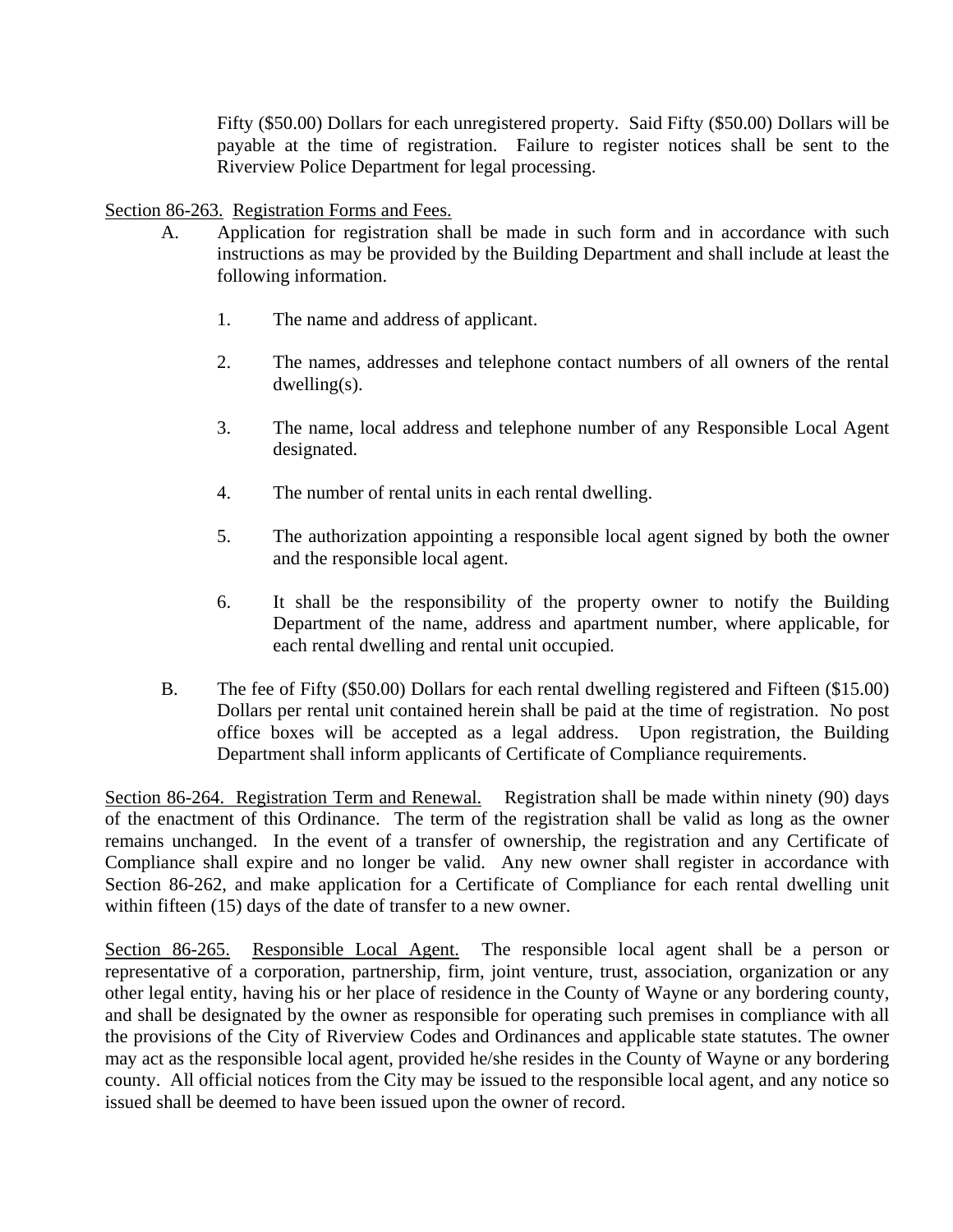Section 86-266. Transfer of Ownership. It shall be unlawful for the owner or any rental dwelling or rental unit who has received any notice of violation to transfer, convey, lease or sell (including by land contract) his/her ownership and/or interest in any way to another, unless such owner shall have first furnished to the building official a signed and notarized statement from the grantee, vendee or lessee, or transferee acknowledging the receipt of such notice of violation.

### Section 86-267. Inspection.

- A. The Supervisor of the Building Department and such other building officials as the City Manager may designate, are hereby authorized to make inspections of any rental dwelling or rental unit, as defined by this Ordinance, occupied or unoccupied, as follows:
	- 1. Within thirty (30) days of registration or notification of a required inspection as reflected by Building Department records.
	- 2. Prior to occupation or reoccupation of any rental unit which has been vacated and has outstanding violations in order to establish compliance with all of the minimum building regulations.
	- 3. All rental dwelling property and rental units must be inspected and maintained to meet the minimum standards of all local codes and ordinances. An owner, agent, representative or tenant shall consent to said inspections to determine the condition of a rental dwelling or rental unit in the City of Riverview. For the purpose of making such inspections, the Building Inspector, or any designated representative, is hereby authorized, upon seven (7) days' notice, to enter and inspect at reasonable times. The owner, agent, representatives or tenant shall give the Building Inspector or designated representative free access to the premises, except in the case of emergency or imminent danger; then, immediate inspection is permitted.
	- 4. Inspections shall be conducted in each unit of all multi rental units every three (3) years. There shall be a per unit inspection fee as set by the Building Department, payable at the time of inspection.
	- 5. Upon issuance of a certificate of compliance, inspections will be conducted on a three (3) year cycle. Inspection fees are payable at the time of each required inspection.
- B. If upon inspection, the premises or any part thereof are found to be in violation of any provisions of this Ordinance or any other applicable Building Codes, Fire Prevention Ordinances, Zoning regulations, local ordinances, or other local codes relating to maintenance, the violation shall be recorded by the Building Department and notice, either in person or by first class mail, given to the owner, agent or representative as such appears in the registry of owners and premises. All listed violations must be corrected within the time allotted by the Building Department. Proper permits must be obtained by licensed contractors for all repairs requiring a permit. The owner, agent or representative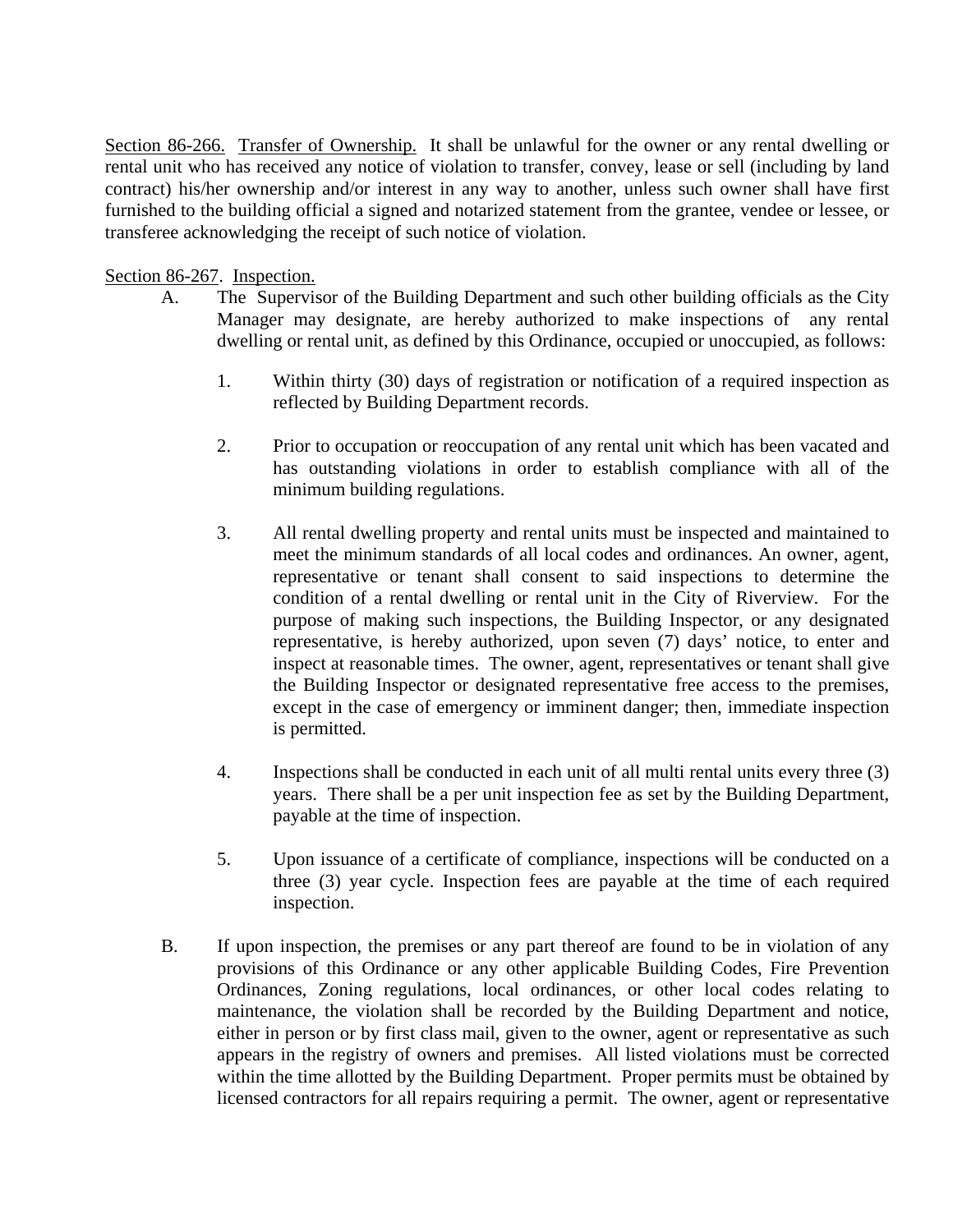will be notified of the follow-up inspection date to determine if violations are corrected. There is no additional fee for the follow-up inspection. Failure to have all violations corrected by the follow-up inspection will result in a re-inspection and additional inspection charges being assessed as well as penalties as prescribed in Section 86- 269, part C or D.

Section 86-268. Boarding a Residential Rental Structure: Prohibited. No window, door or other opening in a rental dwelling or rental unit shall be boarded up without specific prior approval of the Building Department. Boarding of windows, doors or other openings in a rental dwelling or rental unit poses a dangerous situation to the owner, tenants or the general public. Such boarding up of a rental dwelling or rental unit will be for a duration not to exceed two (2) weeks, unless approved in writing for a longer duration by the Supervisor of the Building Department. If boarding up is deemed necessary, the means and material used must be approved by the Building Department.

# Section 86-269. Designation of Unfit Dwelling and Legal Procedure of Condemnation.

- A. The designation of a rental dwelling or rental unit as unfit for human habitation and the procedure for the condemnation and placarding of such unfit dwelling or dwelling units shall be carried out in compliance with the provisions of the Riverview City Charter, Codes and Ordinances and any applicable state statute.
- B. Any rental dwelling or rental unit which shall be found to have any of the following defects shall be condemned as unfit for human habitation and shall be so designated and placarded by the Code Official or the Supervisor of the Building Department:
	- 1. One which is so damaged, decayed, dilapidated, unsanitary, unsafe or vermininfested that it creates a serious hazard to the health, safety or welfare of the occupants of the premises or the public.
	- 2. One which lacks illumination, ventilation or sanitation facilities adequate to protect the health and safety of the occupants or the public.
	- 3. One which because of its general condition or location is unsanitary or otherwise dangerous to the health, safety or welfare of the occupants or of the public.
	- 4. Any rental dwelling or rental unit condemned as unfit for human habitation so designated and placarded by the Code Official or the Supervisor of the Building Department shall be vacated, as ordered by the Code Official or Supervisor of the Building Department.
	- 5. No rental dwelling or rental unit which has been condemned or placarded as unfit for human habitation shall again be used for human habitation until written approval is secured from and such placard is removed by the Code Official or the Supervisor of the Building Department. The Code Official or the Supervisor of the Building Department shall remove such placard whenever the defect or defects upon which the condemnation and placarding action were based on have been eliminated.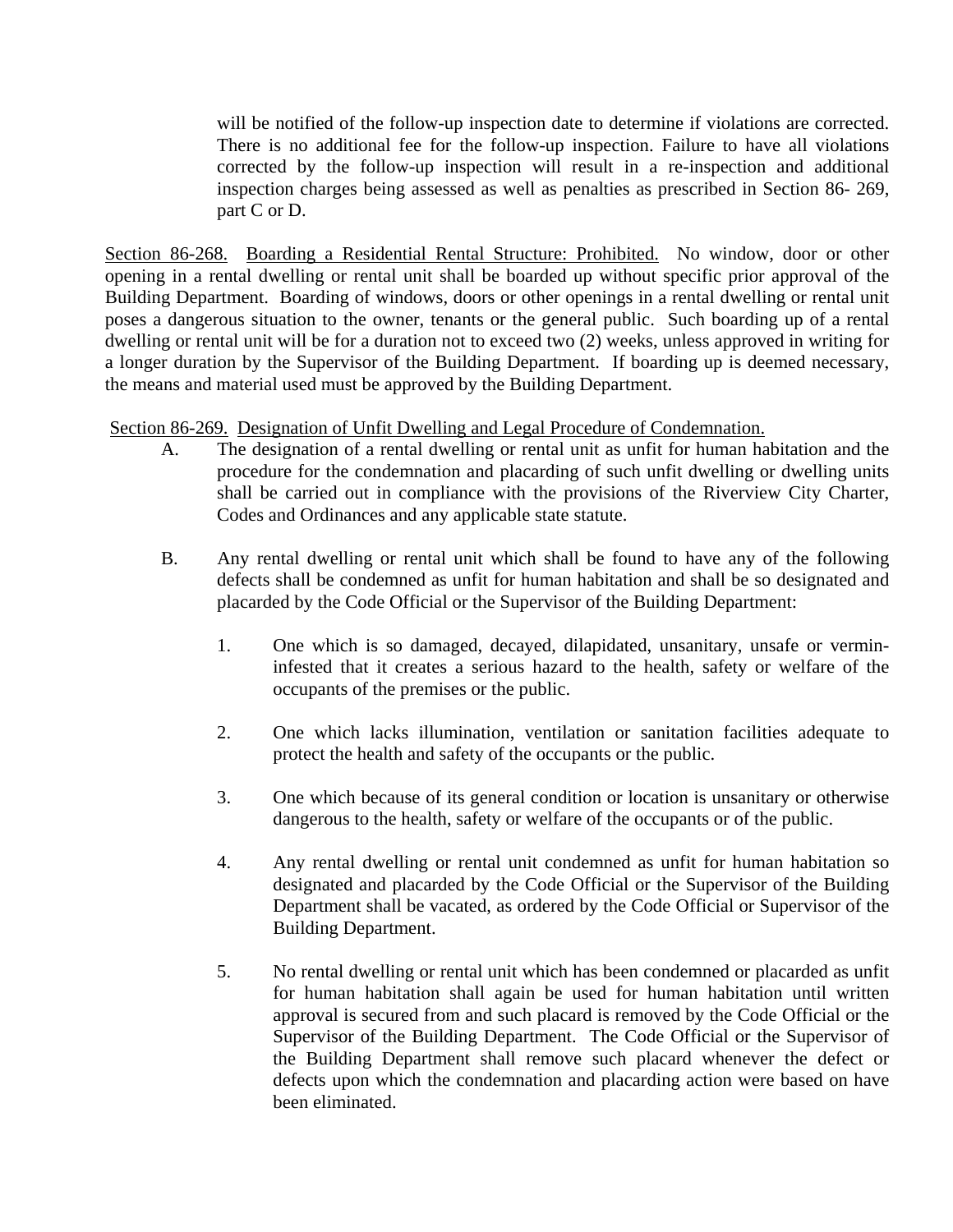- 6. No person shall deface or remove the placard from any rental dwelling or rental unit which has been condemned as unfit for human habitation and placarded as such, except as provided herein.
- 7. Any person affected by any notice or order relating to the condemning and placarding of a rental dwelling or rental unit as unfit for human habitation may request and shall be granted a hearing on the matter before the Supervisor of the Building Department.
- C. Failure to correct violations by the re-inspection date will result in an administrative penalty of One Hundred (\$100.00) Dollars for each violation and shall constitute a misdemeanor and be subject to the penalties as provided in Section 86-274.
- D. Failure to correct violations by a subsequent re-inspection date will result in an administrative penalty of Three Hundred (\$300.00) Dollars for each violation and shall constitute a misdemeanor offense and be subject to the penalties as provided in Section 86-274.

Section 86-270. Certificate of Compliance. No person shall lease, rent or cause to be occupied a rental dwelling or rental unit unless there is a valid Certificate of Compliance issued by the Department of Building and Engineering in the name of the owner/Responsible Local Agent and issued for the specific rental dwelling and rental unit. The Certificate shall be issued after making application with the Department of Building and Engineering and an inspection by the appropriate inspector(s) to determine that each rental dwelling and rental unit complies with the provisions of the Ordinances of the City of Riverview. For a new construction rental dwelling, a Certificate of Compliance shall be issued simultaneously with the Certificate of Occupancy and shall remain valid for five (5) years. For one (1) and two (2) family rental dwelling(s) and common areas of multi rental dwellings, a Certificate of Compliance is valid for three (3) years. For individual rental units in a multi rental dwelling the Certificate of Compliance is valid for three (3) years. The Certificate of Compliance will remain valid for these time periods, providing that the rental dwelling remains in compliance with all applicable Codes and Ordinances. The Supervisor of the Building Department may revoke a Certificate of Compliance for a violation of any Ordinance, rule or regulation of the City of Riverview. The initial Certificate of Compliance must be applied for in accordance with Section 86-264.

 Section 86-271. Issuance of Certificate of Compliance Application Form and Fee. The Certificate of Compliance shall be issued only after each of the following requirements has been satisfactorily completed:

- A. Payment in full of any and all fees required for registration, plus any penalties that may be imposed.
- B. Satisfactory inspections as required by the Department of Building and Engineering that certify that the property complies with all local ordinances and state building codes and payment of all required inspection fees and penalties.
- C. Address and number of units applied for under the Certificate of Compliance.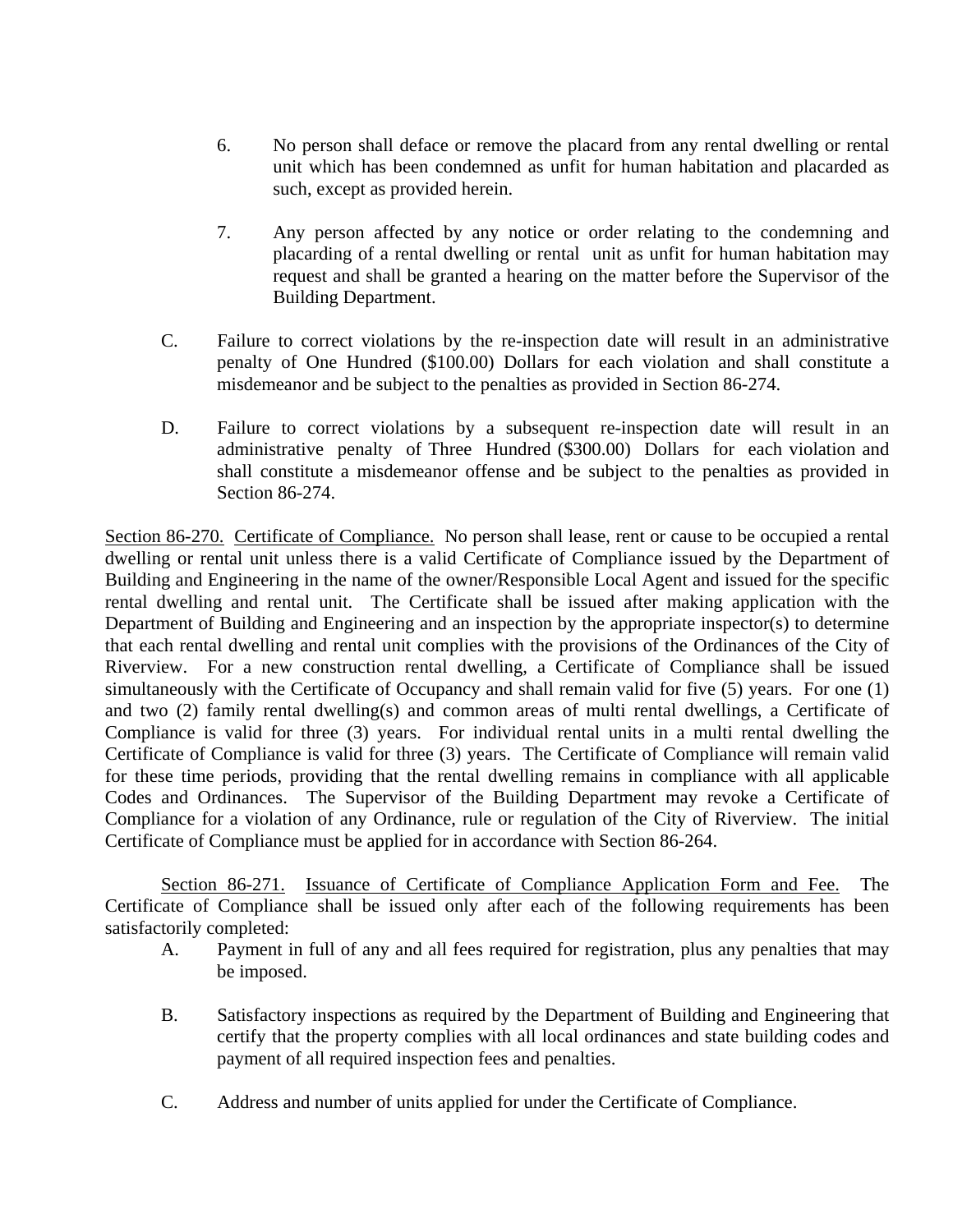Section 86-272. Maintaining Certificate of Compliance. The following information shall be maintained in a business office on the property or made available upon request by a tenant:

- A. A copy of the current Certificate of Compliance.
- B. The name, address and telephone number of the Responsible Local Agent.

Section 86-273. Authority for City Inspectors to Issue Appearance Tickets.

- A. The Code Official, the Supervisor of the Building Department and any other persons designated by the City Manager shall have authority to issue appearance tickets with respect to the following class of offenses when said persons are assigned as part of their employment duties to conduct an investigation concerning any of these enumerated offenses:
	- 1. Nuisance offenses.
	- 2. All code enforcement, including but without limitation, the following:
		- a. Electrical Code violations.
		- b. Plumbing Code violations.
		- c. Mechanical Code violations.
		- d. Building Code violations.
		- e. Fire Prevention Code violations.
		- f. Housing Code violations.
		- g. Rental dwelling violations.
	- 3. All ordinances involving the maintenance and upkeep of public or private property, including all ordinances concerning garbage, weeds and fences.
- B. The persons listed in Paragraph A above, may issue and serve upon an owner, responsible local agent or occupant, an appearance ticket if they have reasonable cause to believe that a person or legal entity has committed any offense relating to the subject property within the class of offenses described in this Ordinance.

Section 86-274. Penalty. Any owner of a rental dwelling or rental unit who shall fail to register his/her rental dwelling and rental units or who shall fail to obtain a Certificate of Compliance for each of his rental dwellings and rental units shall be guilty of a misdemeanor. Any owner or responsible local agent who fails to comply with any of the requirements of this Article shall be guilty of a misdemeanor. Upon conviction under this Section, the owner or responsible local agent shall be punished by a fine of not more than Five Hundred (\$500.00) Dollars or imprisonment for not more than ninety-three (93) days, or by both such fine and imprisonment. Each day a violation exists shall constitute a separate offense. Each violation for each rental dwelling and rental unit shall constitute a separate offense.

# Section 86-275. Lien Against Property: awards or fines for transferring without honoring lien.

A. If any owner fails to pay any fine, fees, penalties, or civil infraction awards required by this Ordinance, then the amount due shall accrue interest at the rate of 12% per annum or,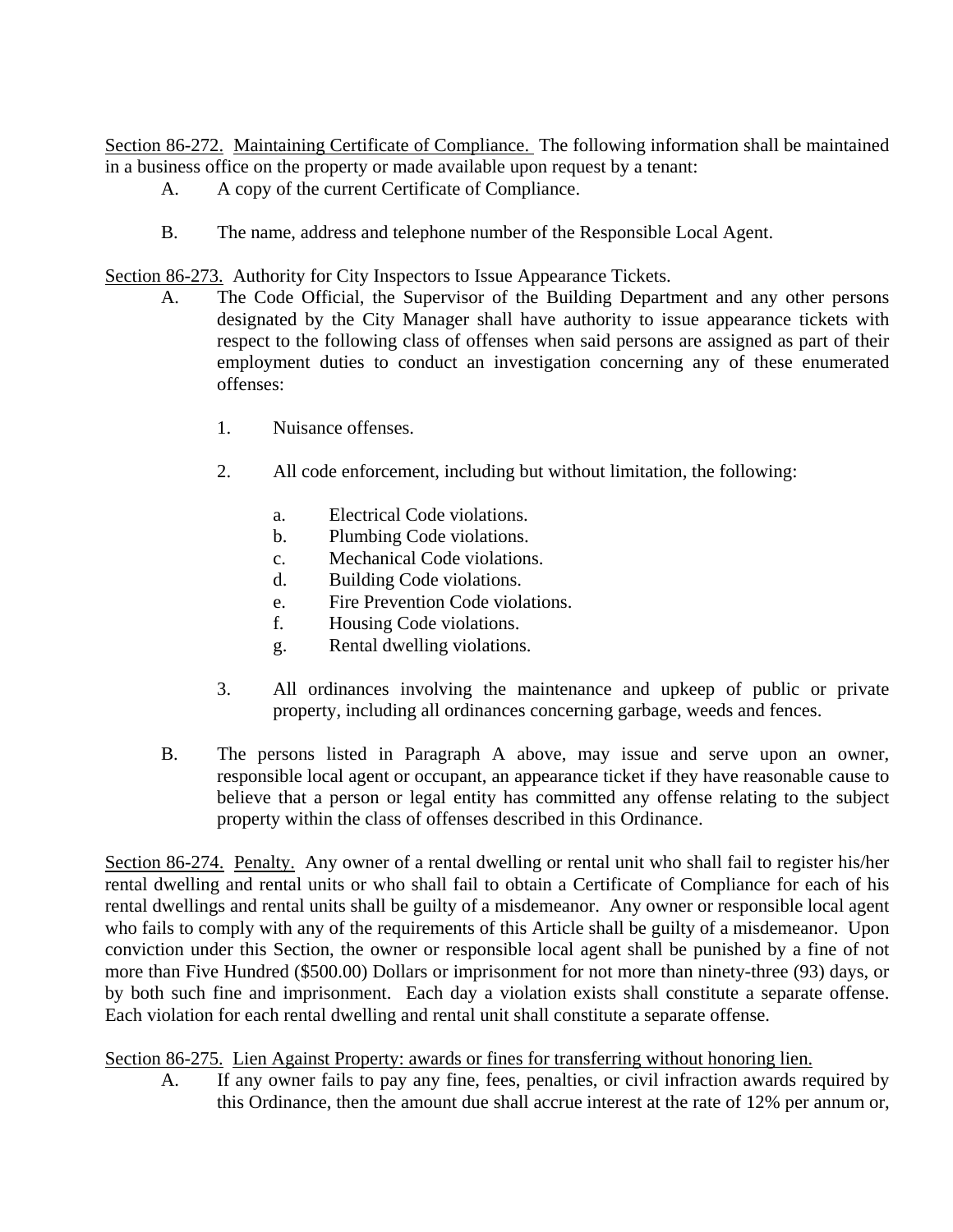if 12% is deemed invalid for any reason, the highest amount allowable by law, from the date when it becomes due and shall be filed with the City of Riverview Assessor's Office and shall be collected in the manner fixed by law for the collection of taxes and assessments.

- B. All criminal fines and/or civil infractions which are awarded in favor of the City and assessed against the owner and/or agent may be assessed against the property in any way allowed by this Ordinance or any other law.
- C. It shall be a civil infraction for any owner, any seller or seller's agent, any buyer or buyer's agent, an attorney, a real estate broker, a real estate agent, a real estate title company, a mortgagor or any other entity involved in the closing of a transaction to close a transaction involving the sale of a property on which a recorded lien concerning this article exists. The amount of the civil infraction and/or fine shall be double the actual amount of the lien. The lien amount shall include: the principal amount of the lien; interest at the rate of 12% per annum or, if 12% is deemed invalid for any reason, the highest rate allowed by law, reasonable attorney fees and administrative fees for perfecting the lien; and other related expenses arising out of the violations of this Ordinance. Said lien amount shall then be doubled.

Section 86-276. Civil Infraction. Any owner, person or entity who fails to comply with any of the requirements of section 86- 275 shall be responsible for a civil infraction. The District Court Judge shall assess damages in favor of the City for the civil infraction which shall include: up to Five Hundred (\$500.00) Dollars for each day a violation exists; enforcement costs including reasonable attorney fees; and any other damages allowed at law under this ordinance.

Section 86-277. Effective Dates. In order to more efficiently utilize the City's limited resources in this time of global and national economic crisis; and in order to more efficiently address the problem of home foreclosures and abandonments which have resulted in a noticeable decline in our community and neighborhoods; the city council has determined that the highest priority at this time is single family home foreclosures and abandonments; therefore, this ordinance will take effect beginning July 1, 2009, for all single family residential rental dwellings. Thereafter, on July 1, 2011, this ordinance will take effect for all other forms of rental dwelling(s) or multiple-rental dwelling(s), as defined in this Article.

ARTICLE II. Penalty**:** A person violating this ordinance shall be punished in accordance with Section 1-8 of the Code of Ordinances of the City of Riverview, unless a different penalty is expressly provided in this ordinance.

ARTICLE III. Severability:Should any word, sentence, phrase or any portion of this Ordinance be held in a manner invalid by any Court of competent jurisdiction or by any agency having authority to do so for any reason whatsoever, such holding shall be construed and limited to such word, sentence, phrase or any portion of the Ordinance held to be invalid and shall not be construed as affecting the validity of any remaining words, sentences, phrases or portions of the Ordinance.

ARTICLE IV. Conflicting Ordinances: All prior existing ordinances adopted by the City of Riverview inconsistent or in conflict with the provisions of this Ordinance are, to the extent of such conflict or